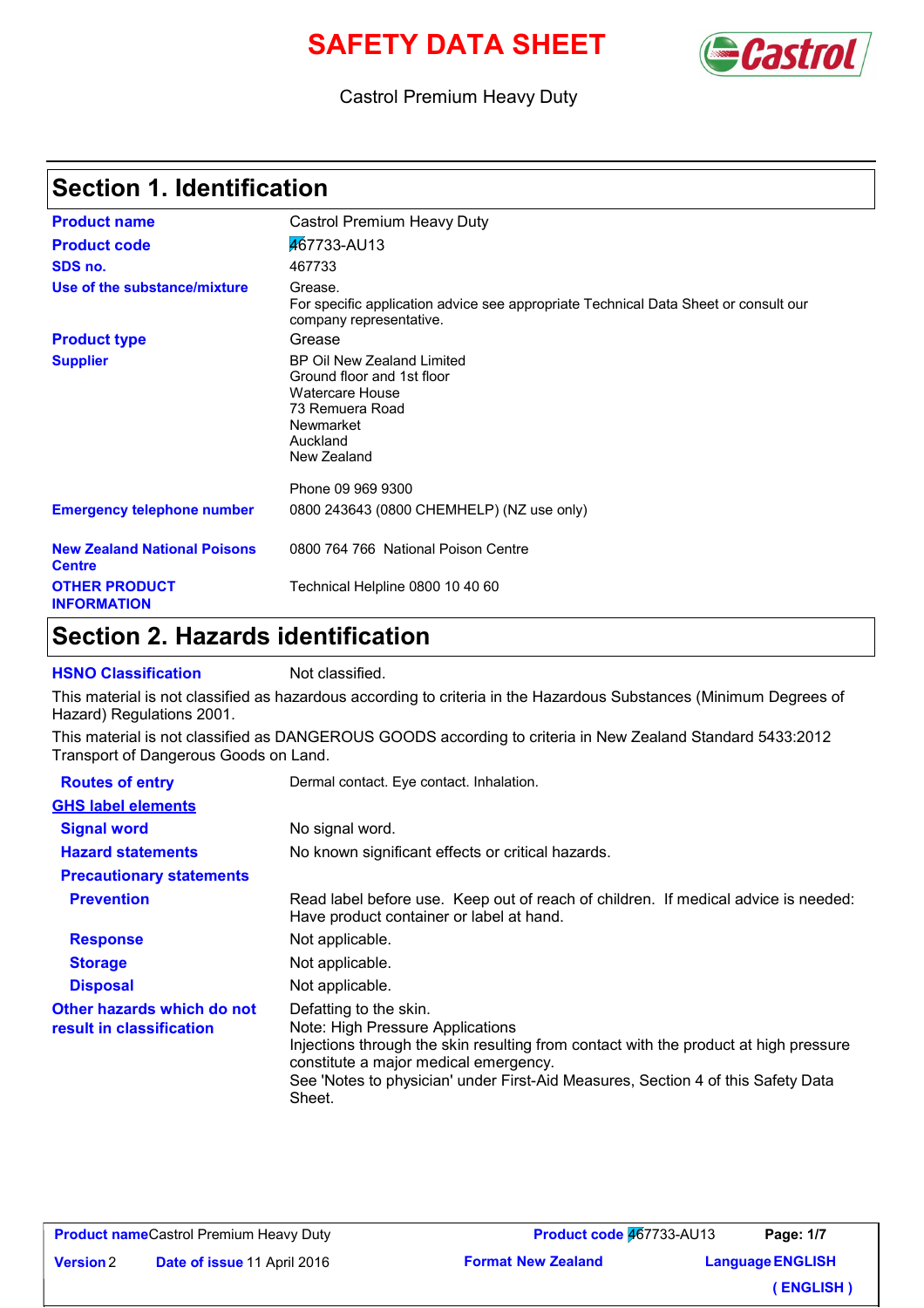#### **Section 3. Composition/information on ingredients**

**Substance/mixture**

Mixture

Highly refined base oil (IP 346 DMSO extract < 3%). Thickening agent. Proprietary performance additives.

| <b>Ingredient name</b> |         | <b>CAS number</b>                    |
|------------------------|---------|--------------------------------------|
| Base oil - unspecified | 50 - 95 | Varies - See Key to<br>abbreviations |

**There are no additional ingredients present which, within the current knowledge of the supplier and in the concentrations applicable, are classified as hazardous to health or the environment and hence require reporting in this section.**

**Occupational exposure limits, if available, are listed in Section 8.**

#### **Section 4. First aid measures**

#### **Description of necessary first aid measures**

| <b>Inhalation</b>                 | If inhaled, remove to fresh air. Get medical attention if symptoms occur.                                                                                                                                                                                                                                                                                                                                                                                                                                                                                                                                                                                                                                                                     |  |
|-----------------------------------|-----------------------------------------------------------------------------------------------------------------------------------------------------------------------------------------------------------------------------------------------------------------------------------------------------------------------------------------------------------------------------------------------------------------------------------------------------------------------------------------------------------------------------------------------------------------------------------------------------------------------------------------------------------------------------------------------------------------------------------------------|--|
| <b>Ingestion</b>                  | Do not induce vomiting unless directed to do so by medical personnel. Get medical<br>attention if symptoms occur.                                                                                                                                                                                                                                                                                                                                                                                                                                                                                                                                                                                                                             |  |
| <b>Skin contact</b>               | Wash skin thoroughly with soap and water or use recognised skin cleanser.<br>Remove contaminated clothing and shoes. Wash clothing before reuse. Clean<br>shoes thoroughly before reuse. Get medical attention if symptoms occur.                                                                                                                                                                                                                                                                                                                                                                                                                                                                                                             |  |
| <b>Eye contact</b>                | In case of contact, immediately flush eyes with plenty of water for at least 15<br>minutes. Check for and remove any contact lenses. Eyelids should be held away<br>from the eyeball to ensure thorough rinsing. Get medical attention.                                                                                                                                                                                                                                                                                                                                                                                                                                                                                                       |  |
|                                   | Indication of immediate medical attention and special treatment needed, if necessary                                                                                                                                                                                                                                                                                                                                                                                                                                                                                                                                                                                                                                                          |  |
| <b>Notes to physician</b>         | Treatment should in general be symptomatic and directed to relieving any effects.<br>Note: High Pressure Applications<br>Injections through the skin resulting from contact with the product at high pressure<br>constitute a major medical emergency. Injuries may not appear serious at first but<br>within a few hours tissue becomes swollen, discoloured and extremely painful with<br>extensive subcutaneous necrosis.<br>Surgical exploration should be undertaken without delay. Thorough and extensive<br>debridement of the wound and underlying tissue is necessary to minimise tissue<br>loss and prevent or limit permanent damage. Note that high pressure may force the<br>product considerable distances along tissue planes. |  |
| <b>Protection of first-aiders</b> | No action shall be taken involving any personal risk or without suitable training.                                                                                                                                                                                                                                                                                                                                                                                                                                                                                                                                                                                                                                                            |  |

#### **Section 5. Firefighting measures**

| <b>Extinguishing media</b>                               |                                                                                                                                                                                                   |  |
|----------------------------------------------------------|---------------------------------------------------------------------------------------------------------------------------------------------------------------------------------------------------|--|
| <b>Suitable</b>                                          | In case of fire, use water fog, alcohol resistant foam, dry chemical or carbon dioxide<br>extinguisher or spray.                                                                                  |  |
| <b>Not suitable</b>                                      | Do not use water jet.                                                                                                                                                                             |  |
| <b>Specific hazards arising</b><br>from the chemical     | In a fire or if heated, a pressure increase will occur and the container may burst.                                                                                                               |  |
| <b>Hazardous combustion</b><br>products                  | Combustion products may include the following:<br>carbon oxides (CO, CO <sub>2</sub> ) (carbon monoxide, carbon dioxide)                                                                          |  |
| <b>Hazchem code</b>                                      | Not available.                                                                                                                                                                                    |  |
| <b>Special precautions for fire-</b><br>fighters         | Promptly isolate the scene by removing all persons from the vicinity of the incident if<br>there is a fire. No action shall be taken involving any personal risk or without<br>suitable training. |  |
| <b>Special protective</b><br>equipment for fire-fighters | Fire-fighters should wear appropriate protective equipment and self-contained<br>breathing apparatus (SCBA) with a full face-piece operated in positive pressure<br>mode.                         |  |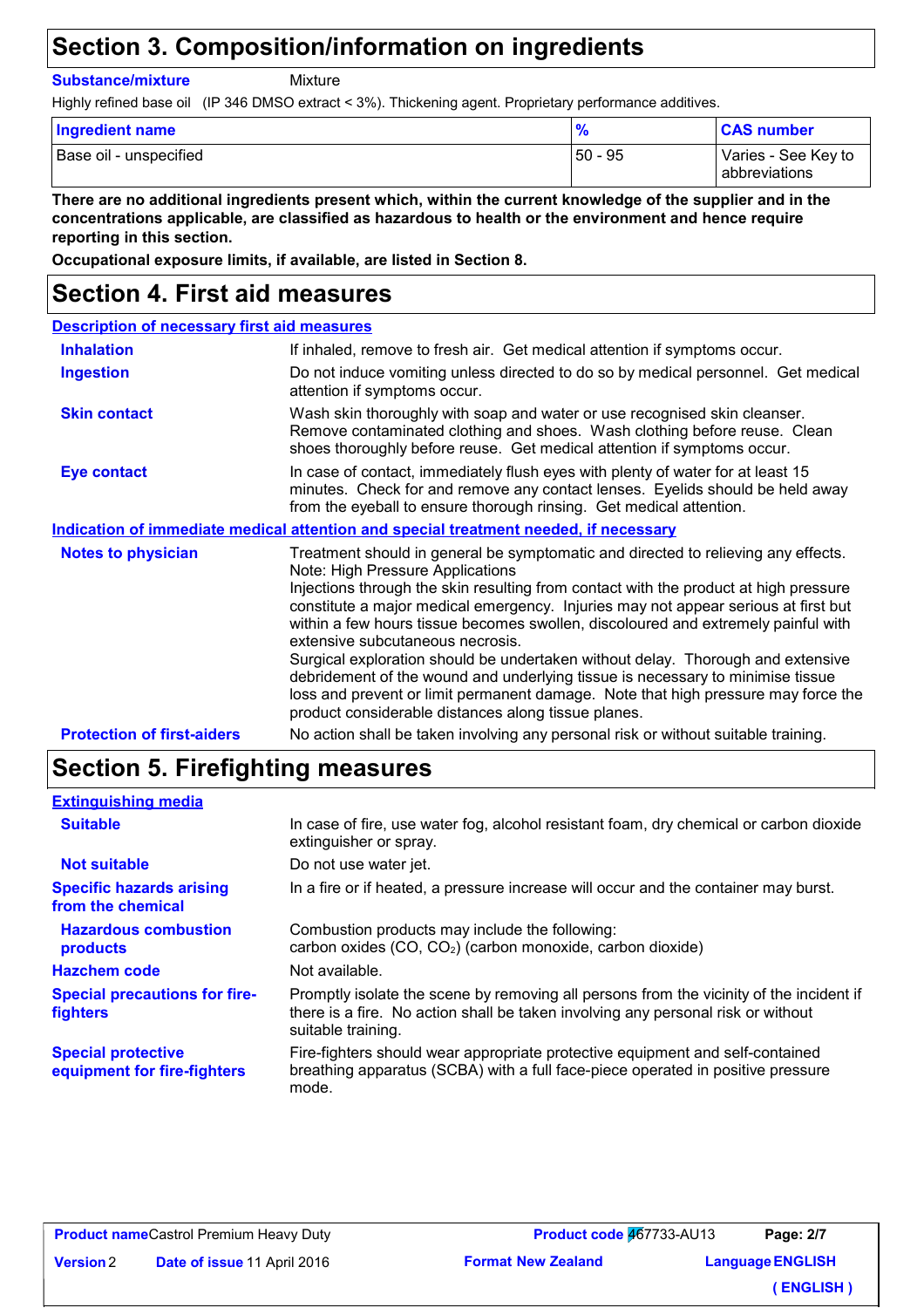# **Section 6. Accidental release measures**

|                                                      | <b>Personal precautions, protective equipment and emergency procedures</b>                                                                                                                                                                                                                                                                                                                                                                                                                                                                                                                                     |  |
|------------------------------------------------------|----------------------------------------------------------------------------------------------------------------------------------------------------------------------------------------------------------------------------------------------------------------------------------------------------------------------------------------------------------------------------------------------------------------------------------------------------------------------------------------------------------------------------------------------------------------------------------------------------------------|--|
| For non-emergency<br>personnel                       | No action shall be taken involving any personal risk or without suitable training.<br>Evacuate surrounding areas. Keep unnecessary and unprotected personnel from<br>entering. Do not touch or walk through spilt material. Floors may be slippery; use<br>care to avoid falling. Put on appropriate personal protective equipment (see Section<br>8).                                                                                                                                                                                                                                                         |  |
| For emergency responders                             | If specialised clothing is required to deal with the spillage, take note of any<br>information in Section 8 on suitable and unsuitable materials. See also the<br>information in "For non-emergency personnel".                                                                                                                                                                                                                                                                                                                                                                                                |  |
| <b>Environmental precautions</b>                     | Avoid dispersal of spilt material and runoff and contact with soil, waterways, drains<br>and sewers. Inform the relevant authorities if the product has caused environmental<br>pollution (sewers, waterways, soil or air).                                                                                                                                                                                                                                                                                                                                                                                    |  |
| Methods and material for containment and cleaning up |                                                                                                                                                                                                                                                                                                                                                                                                                                                                                                                                                                                                                |  |
| <b>Small spill</b>                                   | Stop leak if without risk. Move containers from spill area. Absorb with an inert<br>material and place in an appropriate waste disposal container. Dispose of via a<br>licensed waste disposal contractor.                                                                                                                                                                                                                                                                                                                                                                                                     |  |
| <b>Large spill</b>                                   | Stop leak if without risk. Move containers from spill area. Prevent entry into sewers,<br>water courses, basements or confined areas. Contain and collect spillage with non-<br>combustible, absorbent material e.g. sand, earth, vermiculite or diatomaceous earth<br>and place in container for disposal according to local regulations (see Section 13).<br>If emergency personnel are unavailable, contain spilt material. Suction or scoop the<br>spill into appropriate disposal or recycling vessels, then cover spill area with oil<br>absorbent. Dispose of via a licensed waste disposal contractor. |  |

### **Section 7. Handling and storage**

| <b>Precautions for safe</b><br>handling                                          | Put on appropriate personal protective equipment (see Section 8). Wash thoroughly<br>after handling. Eating, drinking and smoking should be prohibited in areas where<br>this material is handled, stored and processed. Remove contaminated clothing and<br>protective equipment before entering eating areas. Workers should wash hands<br>and face before eating, drinking and smoking. See also Section 8 for additional<br>information on hygiene measures.                                                                                                                               |
|----------------------------------------------------------------------------------|------------------------------------------------------------------------------------------------------------------------------------------------------------------------------------------------------------------------------------------------------------------------------------------------------------------------------------------------------------------------------------------------------------------------------------------------------------------------------------------------------------------------------------------------------------------------------------------------|
| <b>Conditions for safe storage,</b><br>including any<br><b>incompatibilities</b> | Store in accordance with local regulations. Store in original container protected<br>from direct sunlight in a dry, cool and well-ventilated area, away from incompatible<br>materials (see Section 10) and food and drink. Keep container tightly closed and<br>sealed until ready for use. Store and use only in equipment/containers designed for<br>use with this product. Containers that have been opened must be carefully resealed<br>and kept upright to prevent leakage. Do not store in unlabelled containers. Use<br>appropriate containment to avoid environmental contamination. |
| <b>Not suitable</b>                                                              | Prolonged exposure to elevated temperature                                                                                                                                                                                                                                                                                                                                                                                                                                                                                                                                                     |

### **Section 8. Exposure controls/personal protection**

#### **Control parameters**

#### **Occupational exposure limits**

| <b>Ingredient name</b>                      |                                                                                                                                                                                                                                                                                                                                                                                                                     | <b>Exposure limits</b>                                                                                                                                                                   |
|---------------------------------------------|---------------------------------------------------------------------------------------------------------------------------------------------------------------------------------------------------------------------------------------------------------------------------------------------------------------------------------------------------------------------------------------------------------------------|------------------------------------------------------------------------------------------------------------------------------------------------------------------------------------------|
| Base oil - unspecified                      |                                                                                                                                                                                                                                                                                                                                                                                                                     | NZ OSH (New Zealand).<br>WES-STEL: 10 mg/m <sup>3</sup> 15 minutes. Issued/<br>Revised: 9/2010 Form: Mist<br>WES-TWA: 5 mg/m <sup>3</sup> 8 hours. Issued/<br>Revised: 9/2010 Form: Mist |
| <b>Recommended monitoring</b><br>procedures | If this product contains ingredients with exposure limits, personal, workplace<br>atmosphere or biological monitoring may be required to determine the effectiveness<br>of the ventilation or other control measures and/or the necessity to use respiratory<br>protective equipment. Reference should be made to appropriate monitoring<br>standards. Reference to national guidance documents for methods for the |                                                                                                                                                                                          |

determination of hazardous substances will also be required.

|                  | <b>Product nameCastrol Premium Heavy Duty</b> | Product code 467733-AU13  | Page: 3/7               |
|------------------|-----------------------------------------------|---------------------------|-------------------------|
| <b>Version 2</b> | <b>Date of issue 11 April 2016</b>            | <b>Format New Zealand</b> | <b>Language ENGLISH</b> |
|                  |                                               |                           | (ENGLISH)               |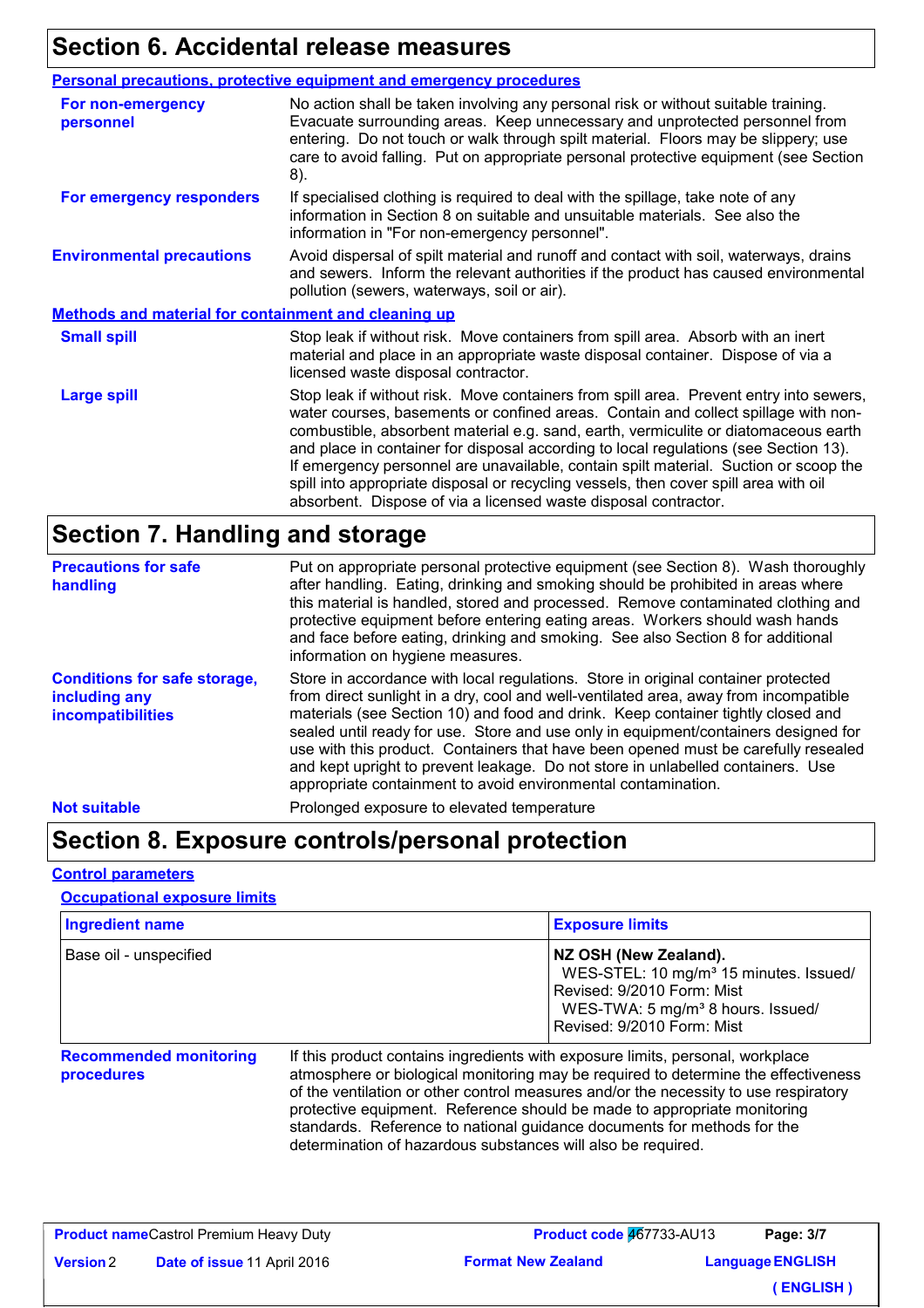# **Section 8. Exposure controls/personal protection**

| <b>Appropriate engineering</b><br><b>controls</b> | Provide exhaust ventilation or other engineering controls to keep the relevant<br>airborne concentrations below their respective occupational exposure limits. All<br>activities involving chemicals should be assessed for their risks to health, to ensure<br>exposures are adequately controlled. Personal protective equipment should only be<br>considered after other forms of control measures (e.g. engineering controls) have<br>been suitably evaluated. Personal protective equipment should conform to<br>appropriate standards, be suitable for use, be kept in good condition and properly<br>maintained.<br>Your supplier of personal protective equipment should be consulted for advice on<br>selection and appropriate standards. For further information contact your national<br>organisation for standards. The final choice of protective equipment will depend<br>upon a risk assessment. It is important to ensure that all items of personal<br>protective equipment are compatible. |
|---------------------------------------------------|---------------------------------------------------------------------------------------------------------------------------------------------------------------------------------------------------------------------------------------------------------------------------------------------------------------------------------------------------------------------------------------------------------------------------------------------------------------------------------------------------------------------------------------------------------------------------------------------------------------------------------------------------------------------------------------------------------------------------------------------------------------------------------------------------------------------------------------------------------------------------------------------------------------------------------------------------------------------------------------------------------------|
| <b>Environmental exposure</b><br>controls         | Emissions from ventilation or work process equipment should be checked to ensure<br>they comply with the requirements of environmental protection legislation. In some<br>cases, fume scrubbers, filters or engineering modifications to the process<br>equipment will be necessary to reduce emissions to acceptable levels.                                                                                                                                                                                                                                                                                                                                                                                                                                                                                                                                                                                                                                                                                 |
| <b>Individual protection measures</b>             |                                                                                                                                                                                                                                                                                                                                                                                                                                                                                                                                                                                                                                                                                                                                                                                                                                                                                                                                                                                                               |
| <b>Hygiene measures</b>                           | Wash hands, forearms and face thoroughly after handling chemical products, before<br>eating, smoking and using the lavatory and at the end of the working period.<br>Appropriate techniques should be used to remove potentially contaminated clothing.<br>Wash contaminated clothing before reusing. Ensure that eyewash stations and<br>safety showers are close to the workstation location.                                                                                                                                                                                                                                                                                                                                                                                                                                                                                                                                                                                                               |
| <b>Eye protection</b>                             | Safety glasses with side shields.                                                                                                                                                                                                                                                                                                                                                                                                                                                                                                                                                                                                                                                                                                                                                                                                                                                                                                                                                                             |
| <b>Hand protection</b>                            | Wear protective gloves if prolonged or repeated contact is likely. Wear chemical<br>resistant gloves. Recommended: Nitrile gloves. The correct choice of protective<br>gloves depends upon the chemicals being handled, the conditions of work and use,<br>and the condition of the gloves (even the best chemically resistant glove will break<br>down after repeated chemical exposures). Most gloves provide only a short time of<br>protection before they must be discarded and replaced. Because specific work<br>environments and material handling practices vary, safety procedures should be<br>developed for each intended application. Gloves should therefore be chosen in<br>consultation with the supplier/manufacturer and with a full assessment of the<br>working conditions.                                                                                                                                                                                                               |
| <b>Skin protection</b>                            | Use of protective clothing is good industrial practice. Cotton or polyester/cotton<br>overalls will only provide protection against light superficial contamination that will<br>not soak through to the skin. Overalls should be laundered on a regular basis.<br>When the risk of skin exposure is high (e.g. when cleaning up spillages or if there is<br>a risk of splashing) then chemical resistant aprons and/or impervious chemical suits<br>and boots will be required. Personal protective equipment for the body should be<br>selected based on the task being performed and the risks involved and should be<br>approved by a specialist before handling this product.                                                                                                                                                                                                                                                                                                                            |
| <b>Respiratory protection</b>                     | In case of insufficient ventilation, wear suitable respiratory equipment. The correct<br>choice of respiratory protection depends upon the chemicals being handled, the<br>conditions of work and use, and the condition of the respiratory equipment. Safety<br>procedures should be developed for each intended application. Respiratory<br>protection equipment should therefore be chosen in consultation with the supplier/<br>manufacturer and with a full assessment of the working conditions. Respiratory<br>protection should conform to AS/NZS 1715 and AS/NZS 1716.                                                                                                                                                                                                                                                                                                                                                                                                                               |

### **Section 9. Physical and chemical properties**

| <b>Appearance</b>     |                |
|-----------------------|----------------|
| <b>Physical state</b> | Grease         |
| <b>Colour</b>         | Blue.          |
| Odour                 | Mild           |
| рH                    | Not available. |
| <b>Melting point</b>  | Not available. |
| <b>Boiling point</b>  | Not available. |
| <b>Drop Point</b>     | Not available. |
|                       |                |

**Product name** Castrol Premium Heavy Duty **Date of issue 11 April 2016 Version**

**Format New Zealand Product code 467733-AU13 Language ENGLISH Page: 4/7 ( ENGLISH )**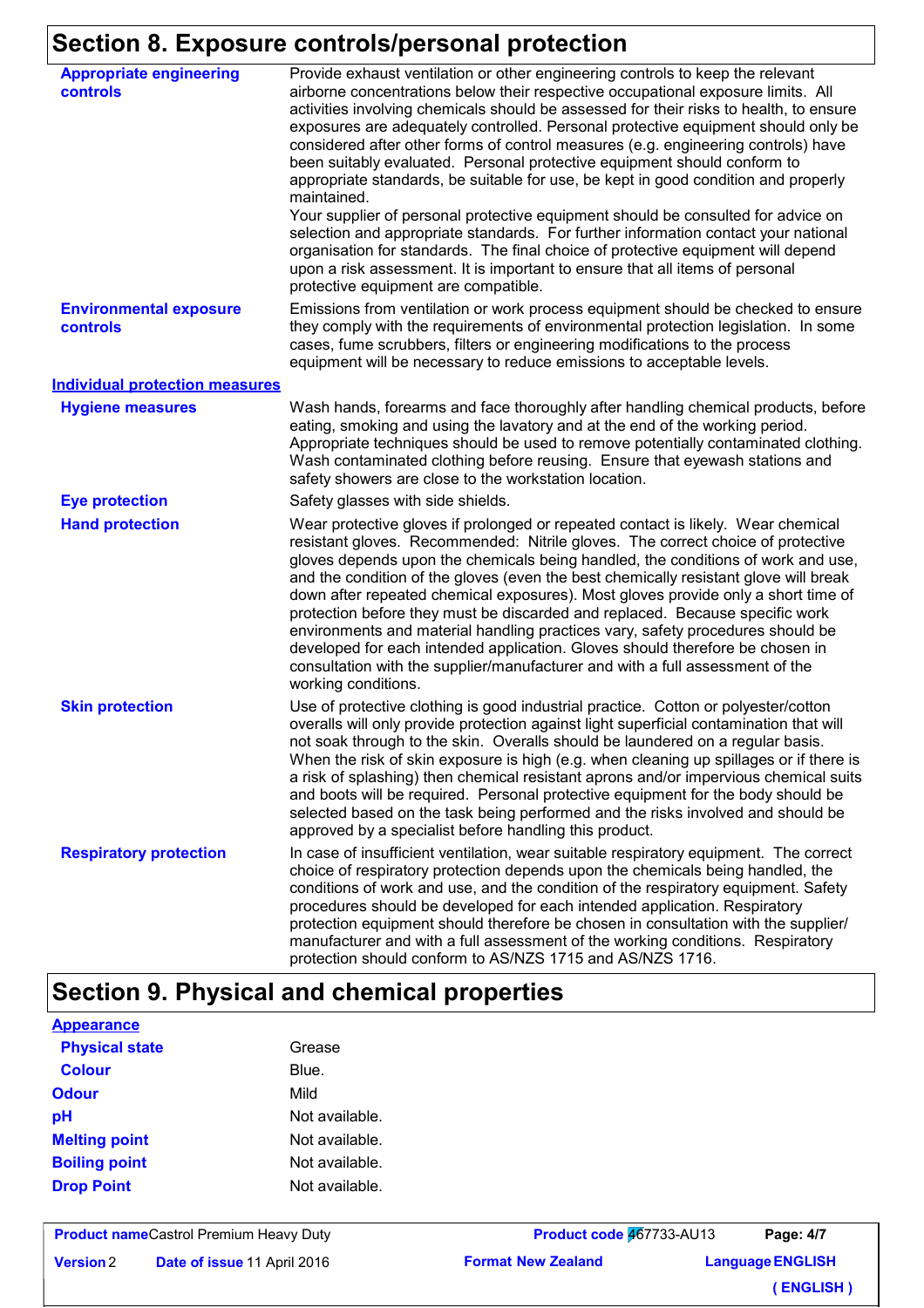#### **Section 9. Physical and chemical properties**

| <b>Flash point</b>     | Open cup: >240°C (>464°F) [Cleveland.]                           |
|------------------------|------------------------------------------------------------------|
| <b>Vapour pressure</b> | Not available.                                                   |
| <b>Vapour density</b>  | Not available.                                                   |
| <b>Density</b>         | 900 kg/m <sup>3</sup> (0.9 g/cm <sup>3</sup> ) at $15^{\circ}$ C |
| <b>Solubility</b>      | insoluble in water.                                              |
|                        |                                                                  |

### **Section 10. Stability and reactivity**

| <b>Chemical stability</b>                    | The product is stable.                                                                                                                                                     |
|----------------------------------------------|----------------------------------------------------------------------------------------------------------------------------------------------------------------------------|
| <b>Possibility of hazardous</b><br>reactions | Under normal conditions of storage and use, hazardous reactions will not occur.<br>Under normal conditions of storage and use, hazardous polymerisation will not<br>occur. |
| <b>Conditions to avoid</b>                   | Avoid all possible sources of ignition (spark or flame).                                                                                                                   |
| <b>Incompatible materials</b>                | Reactive or incompatible with the following materials: oxidising materials.                                                                                                |
| <b>Hazardous decomposition</b><br>products   | Under normal conditions of storage and use, hazardous decomposition products<br>should not be produced.                                                                    |

### **Section 11. Toxicological information**

| <b>Information on likely routes of exposure</b> |                                                                                                          |  |
|-------------------------------------------------|----------------------------------------------------------------------------------------------------------|--|
| <b>Inhalation</b>                               | No known significant effects or critical hazards.                                                        |  |
| <b>Ingestion</b>                                | No known significant effects or critical hazards.                                                        |  |
| <b>Skin contact</b>                             | Defatting to the skin. May cause skin dryness and irritation.                                            |  |
| <b>Eye contact</b>                              | No known significant effects or critical hazards.                                                        |  |
|                                                 | Symptoms related to the physical, chemical and toxicological characteristics                             |  |
| <b>Inhalation</b>                               | No specific data.                                                                                        |  |
| <b>Ingestion</b>                                | No specific data.                                                                                        |  |
| <b>Skin contact</b>                             | Adverse symptoms may include the following:<br>irritation<br>dryness<br>cracking                         |  |
| <b>Eye contact</b>                              | No specific data.                                                                                        |  |
| <b>Potential chronic health effects</b>         |                                                                                                          |  |
| <b>General</b>                                  | No known significant effects or critical hazards.                                                        |  |
| <b>Inhalation</b>                               | Inhalation of oil mist or vapours at elevated temperatures may cause respiratory<br>irritation.          |  |
| <b>Ingestion</b>                                | Ingestion of large quantities may cause nausea and diarrhoea.                                            |  |
| <b>Skin contact</b>                             | Prolonged or repeated contact can defat the skin and lead to irritation, cracking and/<br>or dermatitis. |  |
| <b>Eye contact</b>                              | Potential risk of transient stinging or redness if accidental eye contact occurs.                        |  |
| <b>Carcinogenicity</b>                          | No known significant effects or critical hazards.                                                        |  |
| <b>Mutagenicity</b>                             | No known significant effects or critical hazards.                                                        |  |
| <b>Teratogenicity</b>                           | No known significant effects or critical hazards.                                                        |  |
| <b>Developmental effects</b>                    | No known significant effects or critical hazards.                                                        |  |
| <b>Fertility effects</b>                        | No known significant effects or critical hazards.                                                        |  |

### **Section 12. Ecological information**

**Ecotoxicity** No known significant effects or critical hazards.

**Persistence and degradability**

Expected to be biodegradable.

**Bioaccumulative potential**

This product is not expected to bioaccumulate through food chains in the environment.

#### **Mobility in soil**

**Mobility** Spillages are unlikely to penetrate the soil.

|                  | <b>Product nameCastrol Premium Heavy Duty</b> | Product code 467733-AU13  | Page: 5/7               |
|------------------|-----------------------------------------------|---------------------------|-------------------------|
| <b>Version 2</b> | <b>Date of issue 11 April 2016</b>            | <b>Format New Zealand</b> | <b>Language ENGLISH</b> |
|                  |                                               |                           | (ENGLISH)               |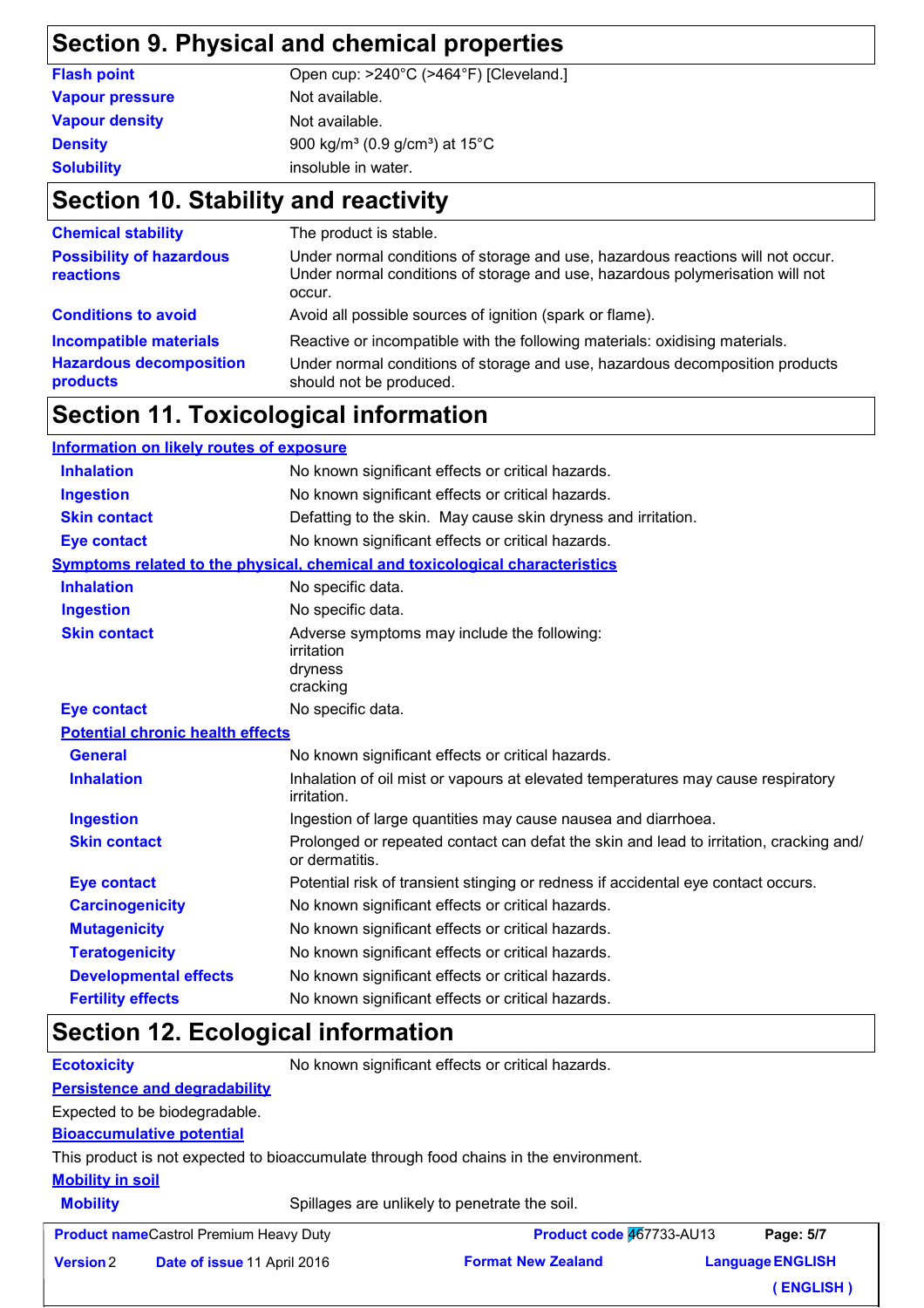### **Section 12. Ecological information**

**Soil/water partition coefficient (Koc)** 

Not available.

**Other ecological information** This product is unlikely to disperse in water.

#### **Section 13. Disposal considerations**

**Disposal methods**

The generation of waste should be avoided or minimised wherever possible. Disposal of this product, solutions and any by-products should at all times comply with the requirements of environmental protection and waste disposal legislation and any regional local authority requirements. Dispose of surplus and nonrecyclable products via a licensed waste disposal contractor. Waste should not be disposed of untreated to the sewer unless fully compliant with the requirements of all authorities with jurisdiction. Waste packaging should be recycled. Incineration or landfill should only be considered when recycling is not feasible. This material and its container must be disposed of in a safe way. Empty containers or liners may retain some product residues. Avoid dispersal of spilt material and runoff and contact with soil, waterways, drains and sewers.

### **Section 14. Transport information**

| <b>Regulatory</b><br>information   | <b>UN number</b>         | <b>Proper shipping</b><br>name | <b>Classes</b> | <b>PG*</b> Label | <b>Additional</b><br><b>information</b> |
|------------------------------------|--------------------------|--------------------------------|----------------|------------------|-----------------------------------------|
| <b>New Zealand</b><br><b>Class</b> | Not<br>regulated.        |                                |                |                  |                                         |
| <b>ADG Class</b>                   | <b>Not</b><br>regulated. |                                |                |                  |                                         |
| <b>IATA Class</b>                  | Not<br>regulated.        |                                |                |                  |                                         |
| <b>IMDG Class</b>                  | Not<br>regulated.        |                                |                |                  |                                         |

PG\* : Packing group

### **Section 15. Regulatory information**

| <b>New Zealand Regulatory Information</b> |                                                              |                                                                                                          |
|-------------------------------------------|--------------------------------------------------------------|----------------------------------------------------------------------------------------------------------|
|                                           | <b>HSNO Approval Number</b>                                  | None assigned.                                                                                           |
|                                           | <b>HSNO Group Standard</b>                                   | None assigned.                                                                                           |
|                                           | <b>HSNO Classification</b>                                   | Not classified.                                                                                          |
|                                           | <b>Requlation according to other foreign laws</b>            |                                                                                                          |
|                                           | <b>REACH Status</b>                                          | For the REACH status of this product please consult your company contact, as<br>identified in Section 1. |
|                                           | <b>United States inventory</b><br>(TSCA 8b)                  | All components are listed or exempted.                                                                   |
|                                           | <b>Australia inventory (AICS)</b>                            | All components are listed or exempted.                                                                   |
|                                           | <b>Canada inventory status</b>                               | All components are listed or exempted.                                                                   |
|                                           | <b>China inventory (IECSC)</b>                               | All components are listed or exempted.                                                                   |
|                                           | <b>Japan inventory (ENCS)</b>                                | All components are listed or exempted.                                                                   |
|                                           | <b>Korea inventory (KECI)</b>                                | All components are listed or exempted.                                                                   |
|                                           | <b>Philippines inventory</b><br>(PICCS)                      | All components are listed or exempted.                                                                   |
|                                           | <b>Taiwan Chemical</b><br><b>Substances Inventory (TCSI)</b> | Not determined.                                                                                          |
|                                           |                                                              |                                                                                                          |